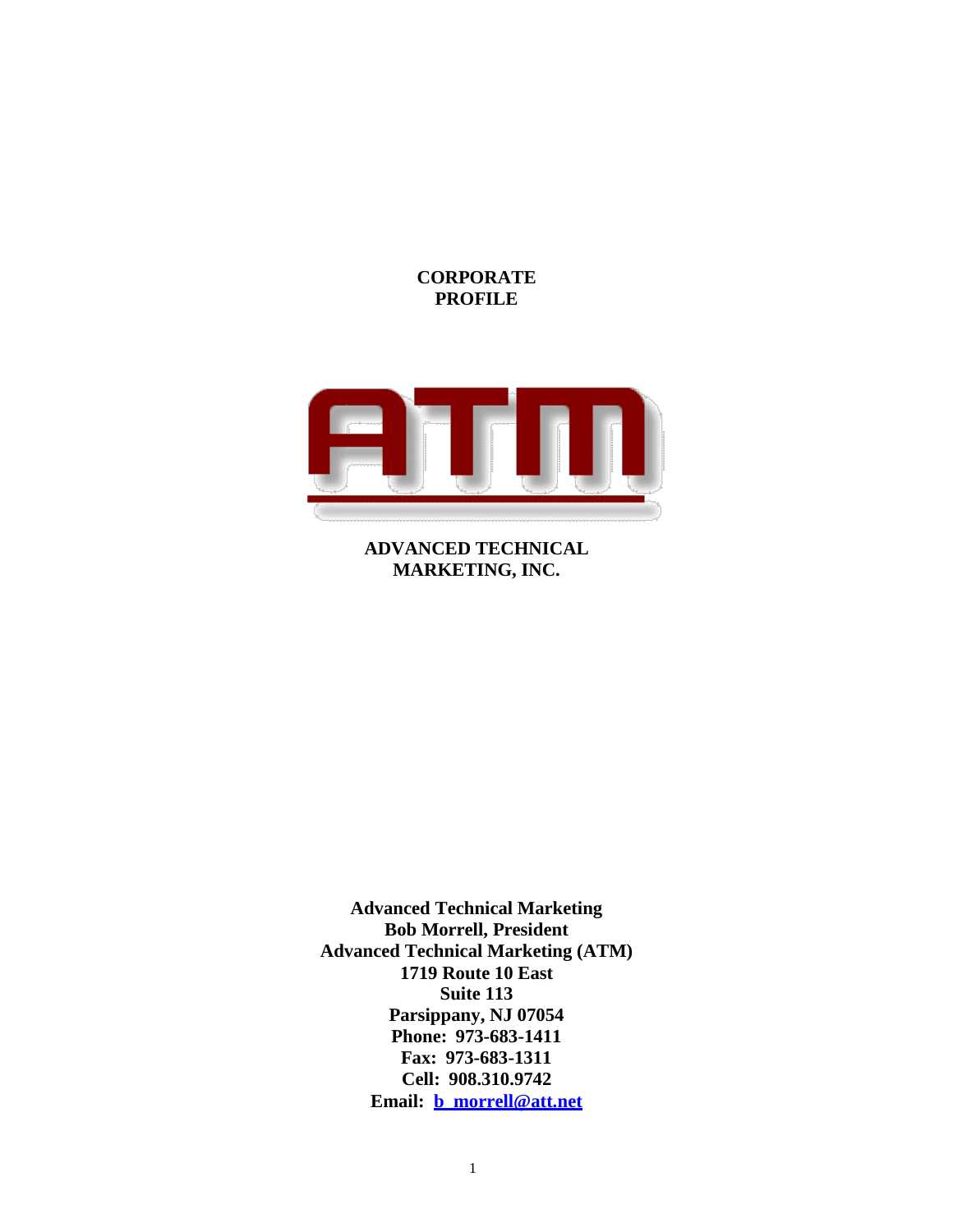# **PROFILE**

| Corporation:            | Advanced Technical Marketing, Inc. (ATM)                                                                                                                                             |                                                                |                                             |
|-------------------------|--------------------------------------------------------------------------------------------------------------------------------------------------------------------------------------|----------------------------------------------------------------|---------------------------------------------|
| <b>Officers:</b>        | President:<br><b>Vice President:</b>                                                                                                                                                 |                                                                | <b>Bob Morrell</b><br>Russell C. Pepe, RCDD |
| <b>Ownership:</b>       | <b>ATM</b> Employees                                                                                                                                                                 |                                                                |                                             |
| <b>Territory:</b>       | Connecticut, Delaware, Maine, Maryland, Massachusetts, New<br>Hampshire, New Jersey, New York, Eastern Pennsylvania, Rhode Island,<br>Vermont, Virginia and the District of Columbia |                                                                |                                             |
| <b>Sales Office:</b>    | 1719 Route 10 East<br>Suite 113<br>Parsippany, NJ 07054<br>PHONE:<br>FAX:<br>E-MAIL:<br>Web Site:                                                                                    | 973-683-1411<br>973-683-1311<br>sales@atm1.com<br>www.atm1.com |                                             |
| <b>Sales Manager:</b>   | <b>Bob Morrell</b>                                                                                                                                                                   |                                                                |                                             |
| <b>Sales Engineers:</b> | Gil Lipper<br>Rob Bullock<br>Bob D'Amico<br>Dale Hegg<br><b>Armen Lester</b><br>Russell C. Pepe, RCDD<br><b>Bob Morrell</b>                                                          |                                                                |                                             |
| <b>Office Manager:</b>  | Michelle Sandy                                                                                                                                                                       |                                                                |                                             |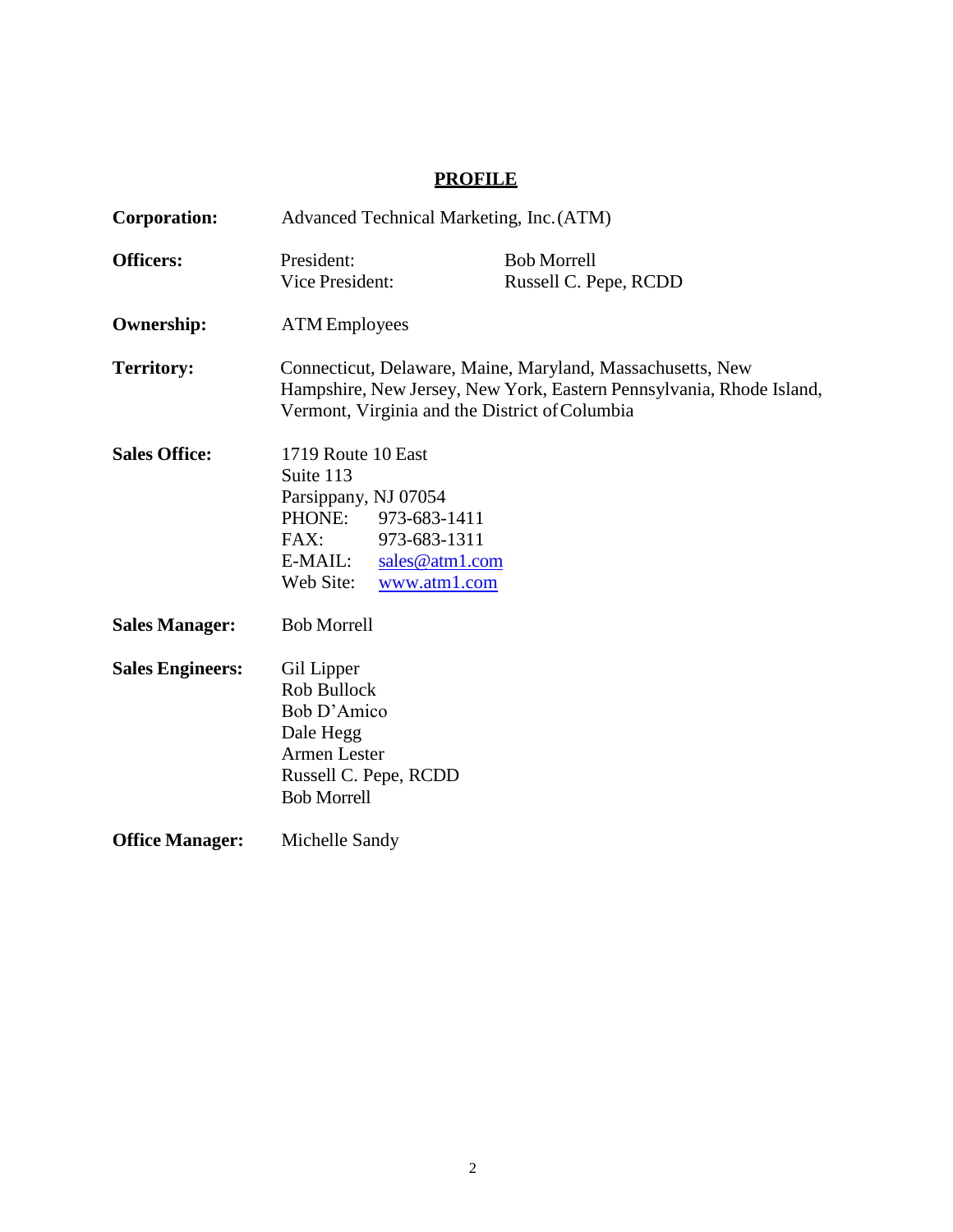#### **MISSION**

Advanced Technical Marketing (ATM) represents manufacturers of state-of-the-art technology Telecommunication Equipment, Test & Measurement Equipment, RF and Microwave Test Equipment, Components and Services throughout the Northeast and Mid-Atlantic United States. This includes components, hardware and software. ATM markets these products to high technology firms, educational institutions and research facilities. The products are utilized in research, development, end products and product testing; they are sometimes integrated into systems, which may be resold. ATM is committed to providing the highest quality of representation available to our principals, as well as the highest level of service to our customers.

#### **PHILOSOPHY**

ATM is committed to a well thought out complement of synergistic lines, enabling maximum exposure for all principals served. This also provides a more comprehensive solution for the customer. Only the highest quality products from technology leaders are marketed to ensure the customer optimum solutions with minimal risk. Comprehensive product knowledge, applications expertise, and the ability to offer hands-on demonstrations are required of all sales personnel. This, coupled with unmatched knowledge of the customer base, provides a sales force without equal in the territory.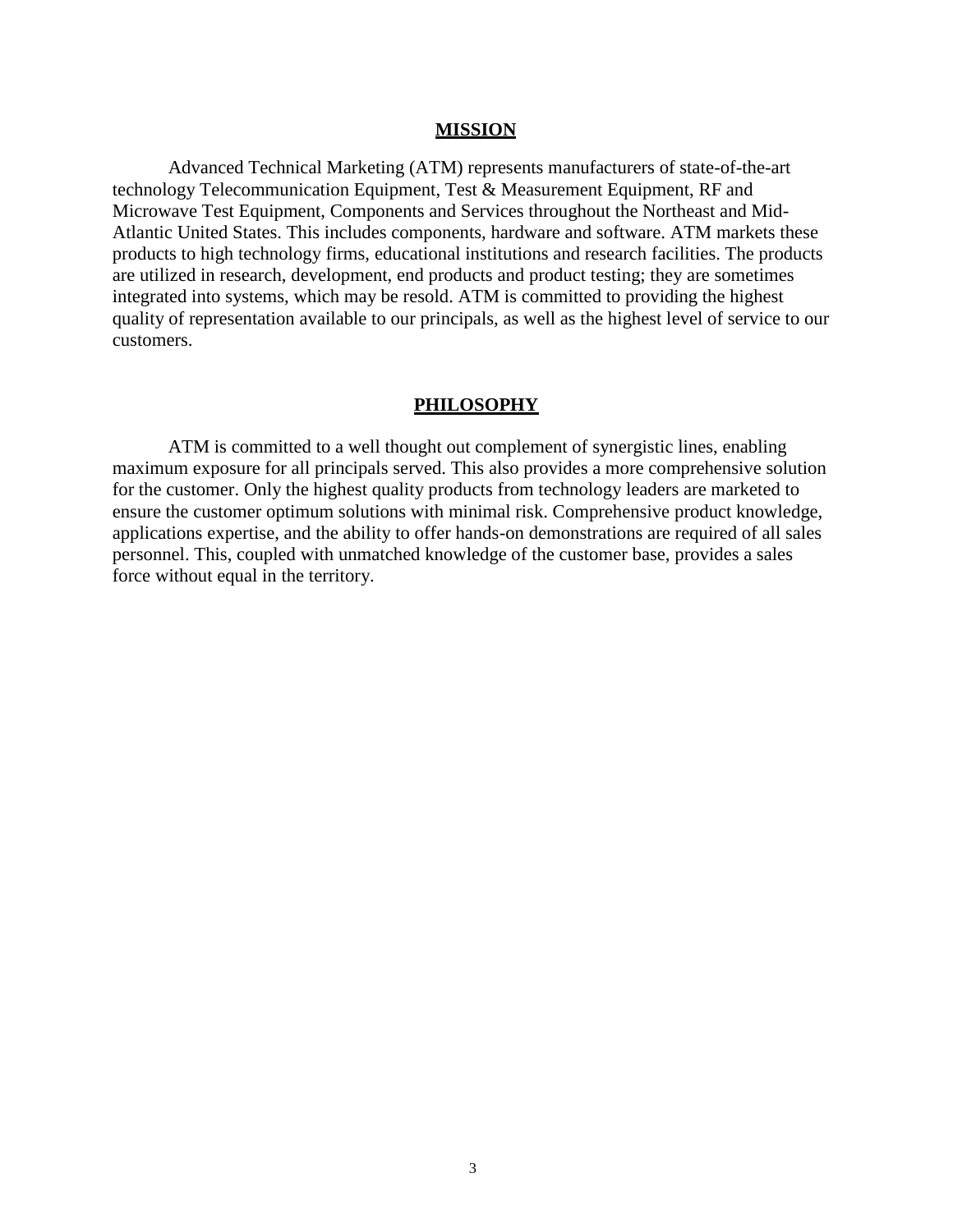### **MARKETINGSTRATEGIES**

ATM markets to customers, both large and small, in all the identified market segments. Customers are qualified based on need and available budget, so as to maximize productivity. We focus on establishing and maintaining base-band business. This provides the foundation from which to grow. ATM also addresses long term programs and large potential opportunities.

ATM sales people spend four days per week in the field with customers, cultivating existing relationships and prospecting for new contacts. This provides up-to-date information on new opportunities and changes in existing requirements. One day per week is spent on the phone, qualifying leads, setting up sales calls, and following up outstanding action items. ATM utilizes targeted mailers to keep our customers current on the latest offerings from our principals. A continually updated centralized database in our office is available to our principals for direct mail projects.

Through our close working relationship with Northrop Grumman, ATM has been issued Resident Visitor Status. This provides ATM with a Northrop Grumman badge, which allows access to a number of their facilities. The badge enables ATM salespeople to "walk the halls" of each facility and acquire pertinent sales contacts and information.

Product demonstrations and evaluations are a key part of our sales organization's sales process. The ability to demonstrate virtually all products offered, distinguishes us from all competitors. Our salespeople encourage customers to take advantage of the opportunity to see and feel the components and equipment in person and verify its suitability for the application. This confidence is contagious and further enhances the sales effort.

ATM uses the resources of the information age to assist in the Marketing of our Principals Products. We "push" information to our customers. By utilizing "Push" Marketing rather that relying on customers "Pulling" information from the web and other recourses we have established ourselves as a resource to our customers. In order to be successful utilizing this strategy we make sure that we have an up-to-date database with current email addresses. We understand exactly what our customers are doing and how a product will help meet their needs. We offer our Principals a competitive advantage by allowing them to get their information out to their target audience quickly, effectively and at a low cost as well. We also will perform target mailings to our customer database on behalf of our Principals.

ATM holds sales meetings after normal business hours. The principals are encouraged to participate in these meetings to provide technical training and to foster close cooperation and communication. We also conduct in-house product training. A forum is provided for sharing sales experiences, success stories, and strategies.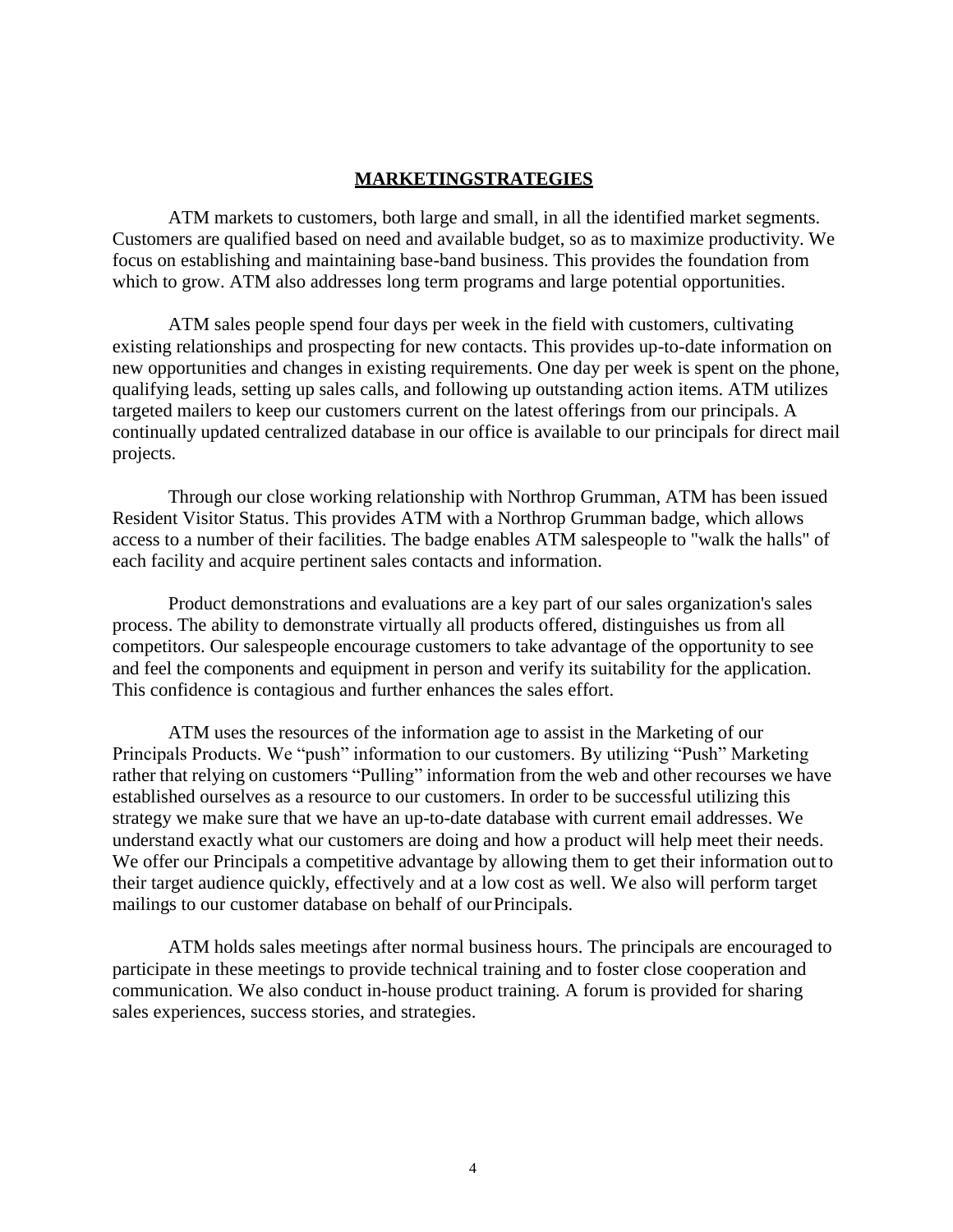# **CUSTOMER PROFILE**

ATM focuses attention on the customers in the following areas:

- Product Design Engineers
- Research Scientists, Development Engineers, and Technicians
- Production and Test Engineers
- Quality Assurance Staff including Metrologists
- Lab, Service and Repair Personnel including Field Technicians
- Engineering, Program and Corporate Managers
- Purchasing Agents and Subcontract Administrators
- Communication System Installers and Integrators

A hybrid of top-down and bottom-up selling has proven to be most effective in optimizing sales performance. The combination of long-standing customer relationships and pre-eminent product lines position our sales organization as a reliable, primary resource. Customer concerns with performance, quality, risk, and price are important factors in the decision making process. Recognizing and addressing these issues has been, and continues to be, the key to our success.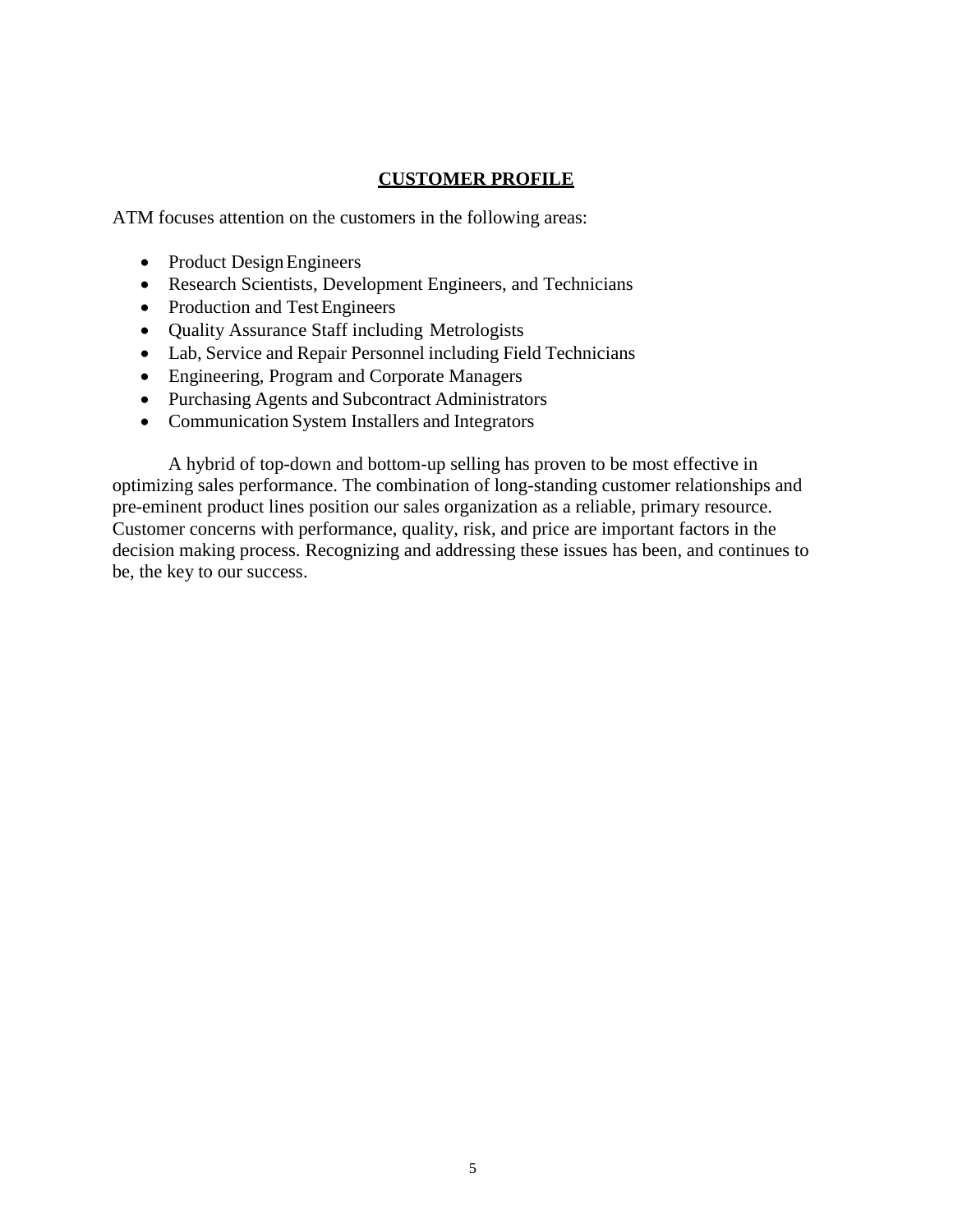### **FACILITY**

The administration of ATM is located in a permanent office of approximately 3800 square feet, located in Parsippany, NJ, near major interstate routes, with easy access to Newark International Airport. The office contains provisions for handling of demonstration components and equipment, as well as storage and distribution of product literature. Facilities for sales meetings, on-site seminars and training are also provided.

In addition, our sales engineers have home offices in their respective territories. Each office is equipped with a computer and facsimile. All sales engineers have cellular phones, voice mail, and e-mail addresses, enabling complete accessibility at all times.

#### **ADMINISTRATION**

Management responsibilities are divided among the ATM partners. Most management functions are performed after regular business hours, so as to maximize selling time. The Sales Manager/President has full authority over the day-to-day running of the company. Major decisions are made in consultation among the partners/officers, with the intent of reaching a consensus. In the unlikely absence of consensus, the Sales Manager's position prevails.

#### **OFFICE PERSONNEL**

Michelle Sandy is the ATM Office Manager responsible for ATM Sales Administration including Bookkeeping, order entry and commission processing and sales support. In addition, Michelle heads up the ATM MIS Department with responsibility for the ATM Network and all associated hardware and software.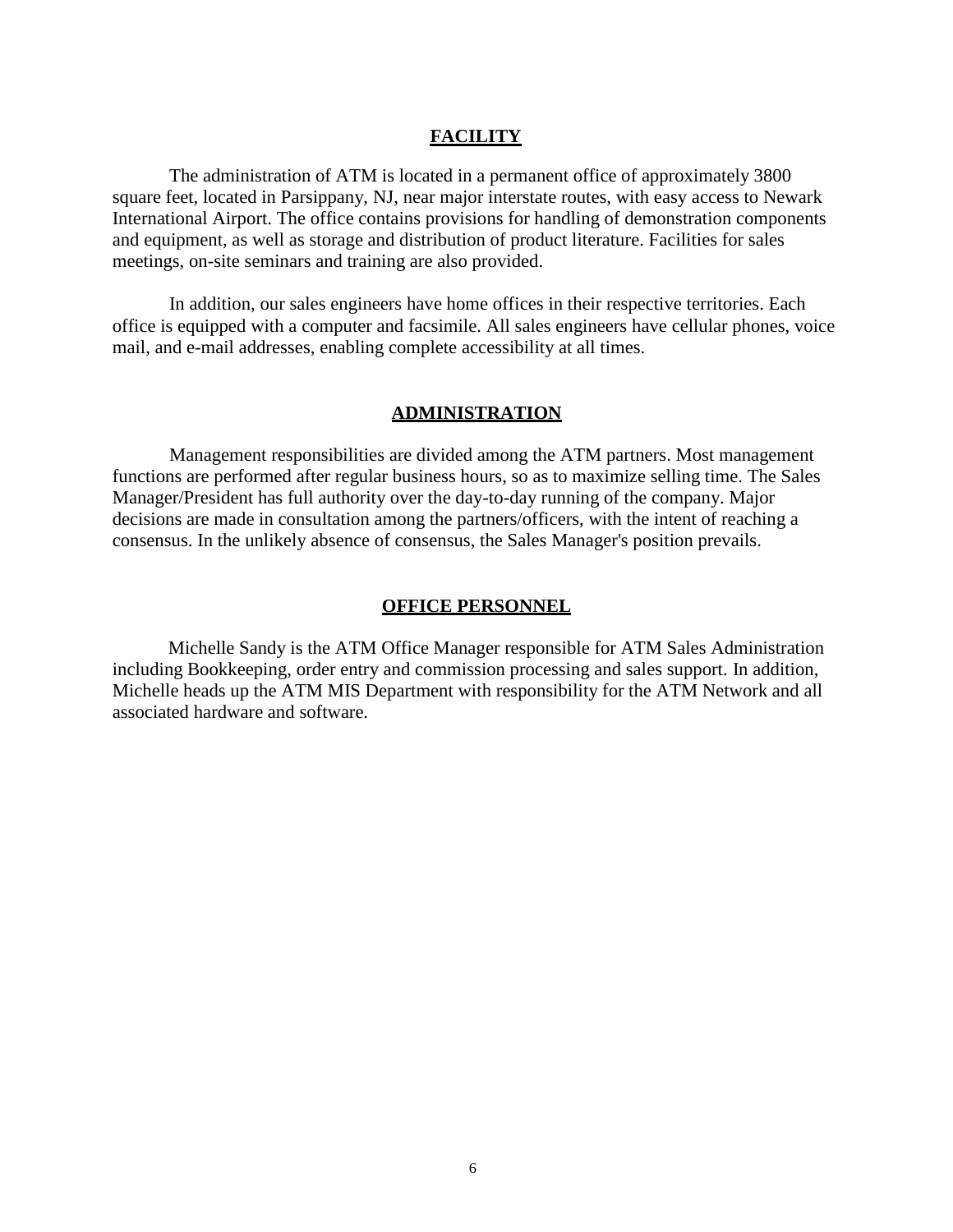**Bob Morrell President, ATM Sales Manager, ATM Sales Engineer, ATM**

Bob Morrell represents ATM in Dutchess, Orange, Putnam, Rockland and Westchester counties of New York State, New Jersey and Maine, Massachusetts, New Hampshire and Vermont. Bob's major accounts include BAE Systems, L3Harris, IBM, Lockheed Martin, NAVAIR Lakehurst and Picatinny Arsenal. Bob is also responsible for all Military facilities throughout the ATM territory. Bob's territory has a very diverse customer base and covers numerous industry segments as well as long-term program potential.

Prior to joining ATM, Bob worked at Giga-tronics, a major RF/Microwave Instrumentation manufacturer, for 2 years as Regional Sales Manager and Vice President Sales in both geographic and strategic account capacities. He spent 1 year as a Regional Sales Manager covering the Eastern US and Canada territories and 1 year as Vice President Sales with Strategic Account Management responsibilities, including Lucent Technologies, Nokia, Motorola, Qualcomm, Ericsson and Military accounts.

Bob previously served for 8 years as Vice President Sales at Entran Devices, an Electro Mechanical Sensor manufacturer, managing worldwide sales for the organization.

In addition, Bob was the Worldwide Sales and Service Manager for 8 years at Boonton Electronics an RF/Microwave Instrumentation manufacturer.

Bob has extensive experience in the application of test equipment/systems and components to satisfy requirements in the Military, Wireless/Mobile Communication, RF/Microwave, Sensor and Baseband markets. Bob's intimate knowledge with a wide array of test instrumentation and components coupled with his experience in broad industries allow him to provide innovative solutions to customer's requirements.

Bob has been selling on behalf of ATM's principals for more than 17 years, developing major Commercial and Military accounts.

Bob has completed studies in Radar and Electronics with the US Navy, Electronic Technology with ICS and Marketing at Rutgers University.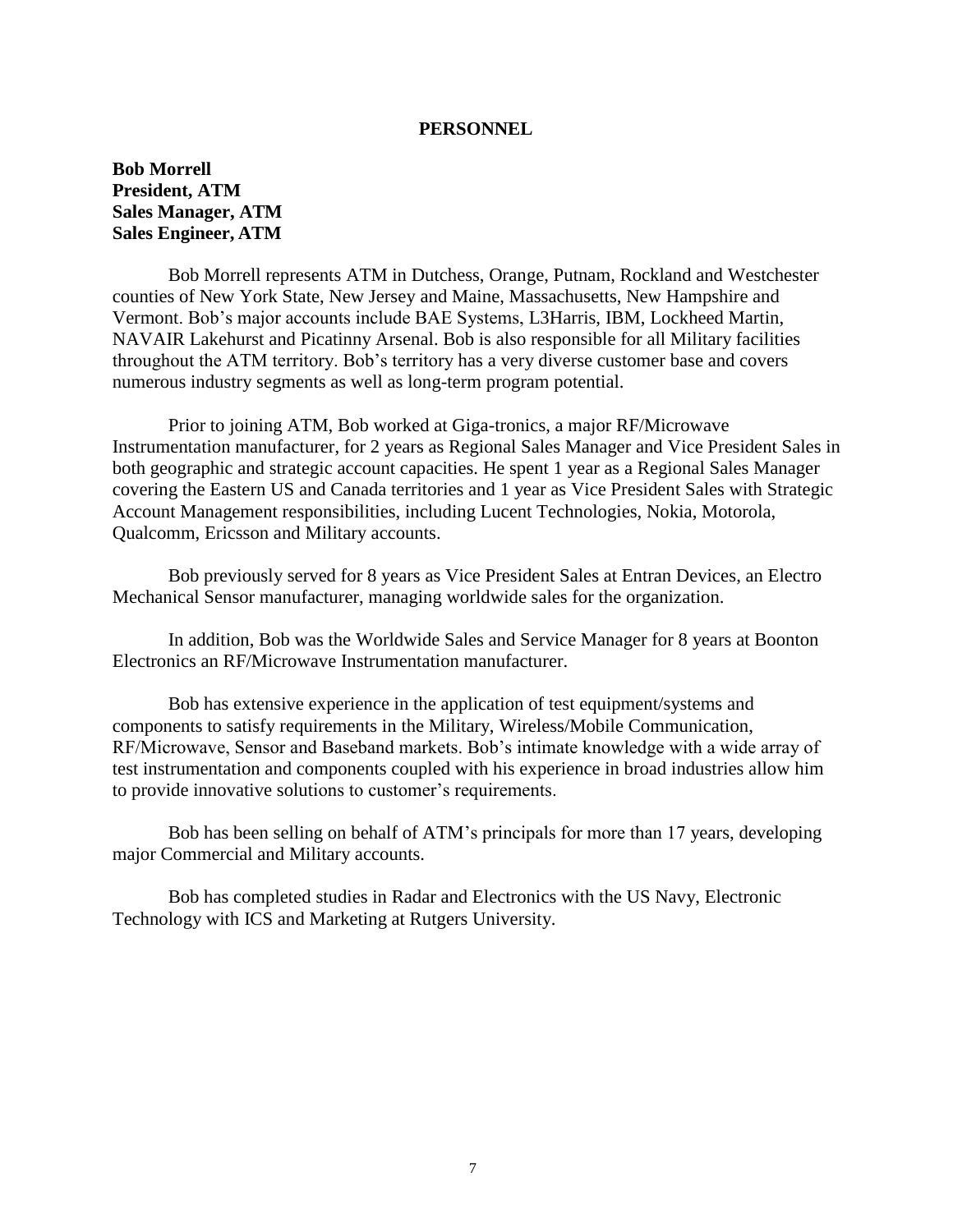**Russell C. Pepe, RCDD Vice President, ATM Secretary, ATM Sales Engineer, ATM**

Russell Pepe represents ATM in Southern New Jersey and Delaware. Russell also covers Connecticut, Massachusetts, Rhode Island and Vermont.

Russell's major accounts include Acacia, Agilent, CACI, General Dynamics, MIT Lincoln Labs, Nokia and Spirent.

Prior to joining ATM, Russell was the Account Manager for AT&T, Lucent and Bellcore with Anritsu Wiltron Company. He was responsible for the national sales activity, and had direct account responsibility for the New Jersey and Pennsylvania facilities. Russell also held positions with Anritsu Wiltron as Sales Engineer and Application Engineering Manager.

Russell previously served as a Fiber Optic System Designer and Test Engineer with Warner Amex Cable Communications. He also held positions with General Cable, Panasonic, Schaffner EMC and Underwriters Laboratories. He has worked in the Fiber Optic industry since 1981.

Russell teaches as an Adjunct Professor at the New Jersey Institute of Technology (NJIT), Saint Peters College and the County College of Morris (CCM). His courses included College Math, Communications, Fiber Optics, Wireless Communications and Control Systems.

Russell holds a Bachelor of Science in Electrical Engineering (Communications) and a Master of Science in Electrical Engineering (Fiber Optic Communications), both from the New Jersey Institute of Technology (NJIT).

Russell is a Senior Member of the Institute of Electrical and Electronic Engineers (IEEE). He is currently the Chair of the North Jersey Section of the IEEE for 2013/2014. He previously held positions in the IEEE as Member of the Northern New Jersey Executive Committee, Secretary, Chair of the Student Activities Committee (SAC) and Chair of the Instrumentation and Measurement Society (IMS). He is also active with the IEEE MTT Society. He is a member of the Association of American Engineers (AEA); Electrical and Computer Engineering Honor Society, Eta Kappa Nu; the Order of the Engineer; and the Broadcasting Honor Society, Iota Beta Sigma.

Russell published technical articles in various magazines and trade journals and presented technical papers at trade conferences, related to Calibration, Communications, EMC, Fiber Optics and RF/Microwave. He also wrote a chapter on EMC Filters in the Electronic Component Handbook, published by McGraw Hill. For several years, Russell was a member of the editorial board of EMC Magazine. Furthermore, Russell is a licensed Registered Communications Distribution Designer (RCDD).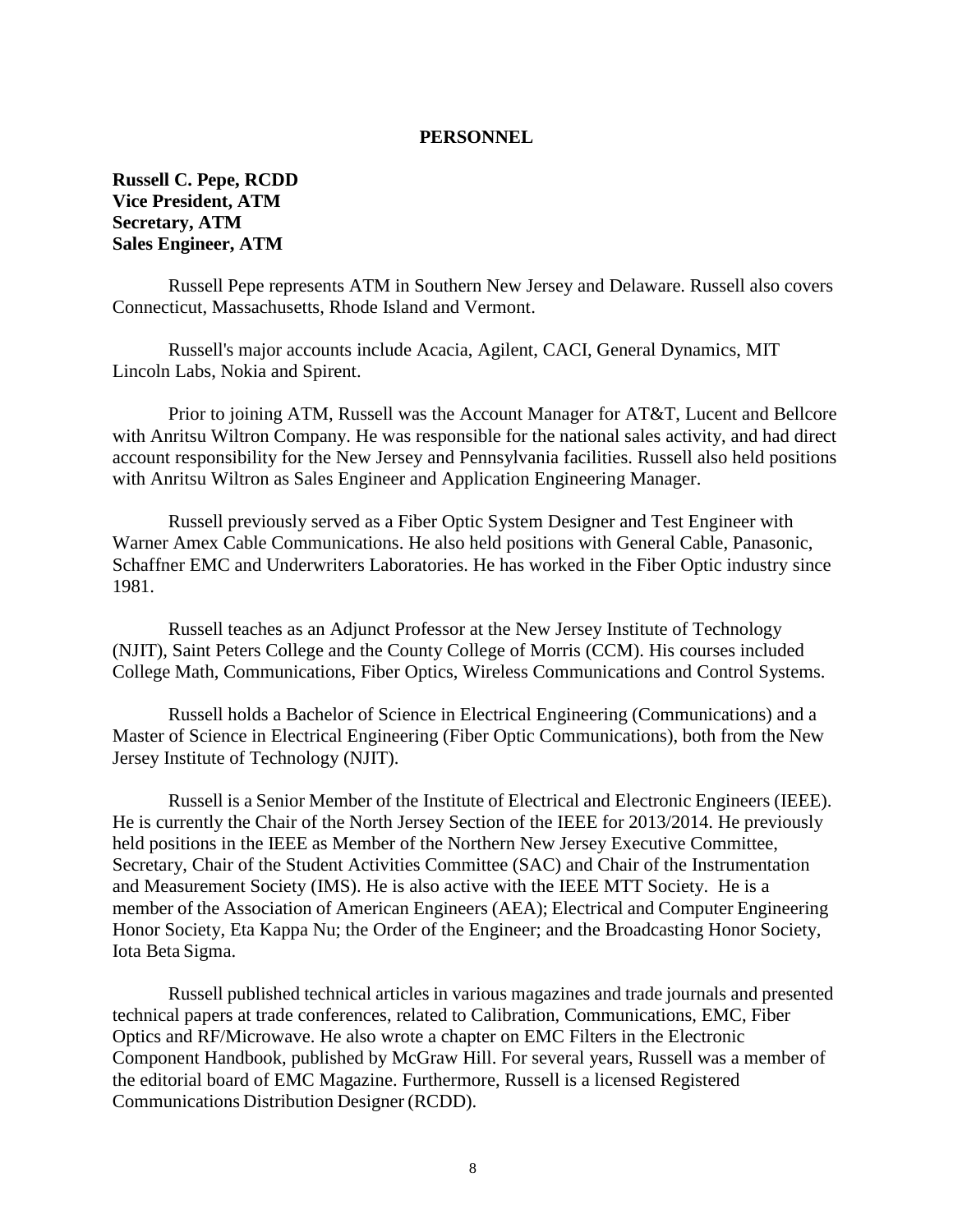## **Gil Lipper Sales Engineer, ATM**

Gil Lipper represents ATM in Long Island and New York City in the Metro New York Territory.

Some of Gil's major accounts are Northrop Grumman, Brookhaven National Laboratory, L-3 Narda-Miteq, L3Harris, BAE Systems, Zebra Technologies, Underwriters Laboratories, Retlif Laboratories, Veeco Instruments and Telephonics.

Gil has a broad background in sales and administration and "hands® on" experience in EMC, Analog, Digital, RF and Microwave Test and Measurement Equipment and Components

Prior to ATM, Gil was a Sales Engineer for RTI. Between the two companies, he has covered the same territory for 30-plus years.

Gil has had responsibility for efforts in government programs, such as ALQ® 161A, F® 14, A® 6, EA® 6B, E® 2C/D, ASDE, and IFTE. On the commercial side, he services the Satcom, Sub® System, and Component manufacturers in his territory, as well as providing a variety of equipment for high-energy physics research at Brookhaven National Labs.

Before joining RTI and becoming a manufacturer's representative, Gil worked in Project Administration and Field Engineering at Hazeltine Corporation. At Hazeltine, Gil had various assignments including responsibility for Beta® site test procedures and evaluation of IFF interrogators, as well as the defining of maintenance and support requirements. Gil also worked at Trio Laboratories in the development of avionic power supplies.

Gil is a Life Member of the IEEE (Institute of Electrical and Electronic Engineers), and also belongs to the IEST (Institute of Environmental Sciences and Technology) and the AOC (Association of Old Crows) and holds Amateur Call Sign N2EBC.

Gil holds a Bachelor of Engineering Degree (Electrical) from The Cooper Union.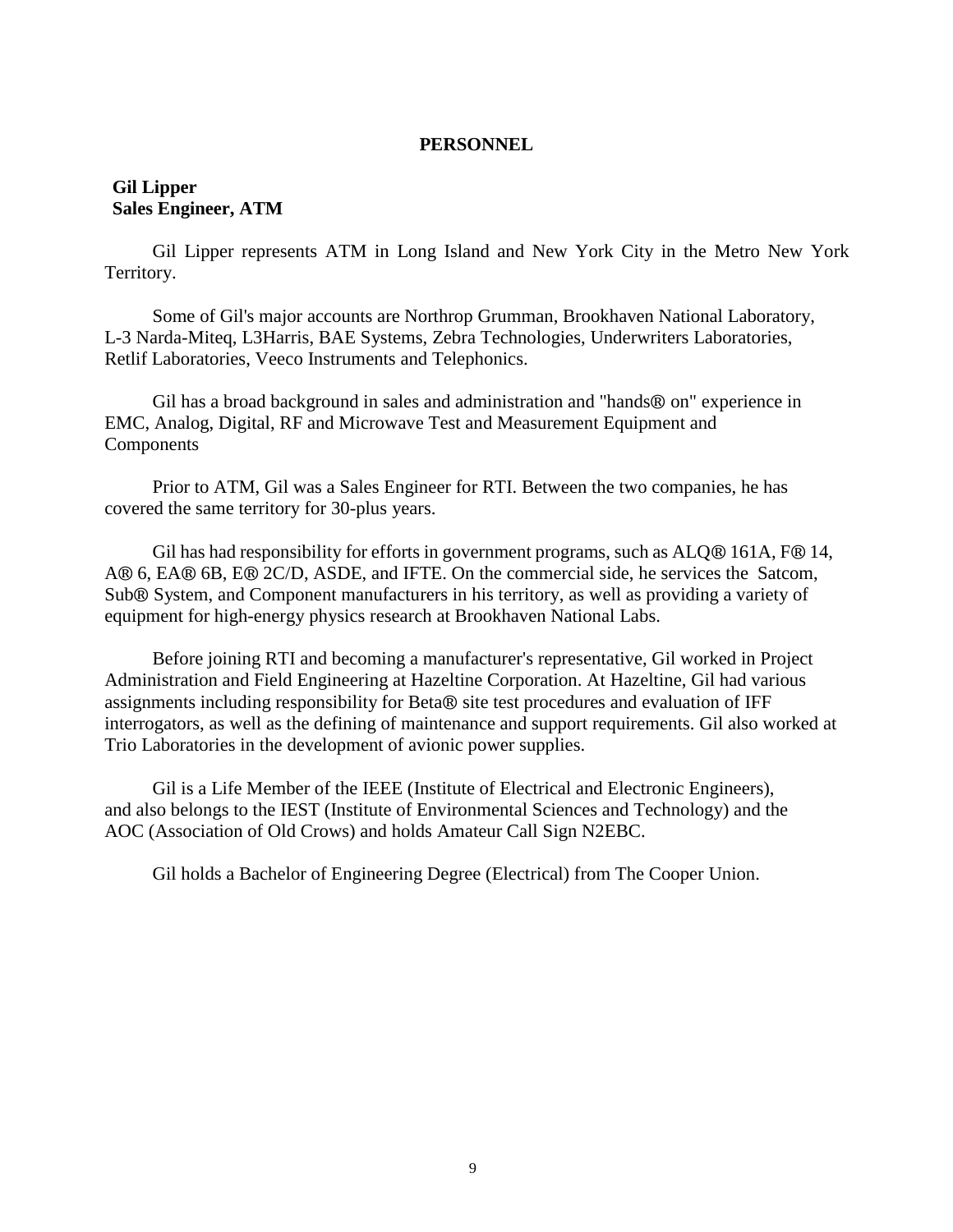### **Rob Bullock Sales Engineer, ATM**

Rob is a Sales Engineer with Advanced Technical Marketing (ATM), who resides in and covers the Upstate New York territory. He is based outside of the Rochester area. Rob's major accounts include Lockheed, BAE Systems, Northrop Grumman, Rockwell Collins, SRC, Ultra Electronics Flightline Systems, Corning, L3Harris Moog, GM, Delphi, Frontier Communications, Alstom Signal and IBM.

Prior to joining ATM, Rob worked as a Test technician for FLI/IDEX, Metrology technician for Rochester Precision Optics, Lab technician for Phillips Lighting and Sales Manager at Sav-A-Lot.

In addition, Rob performed Electronic Test and Repair of electronics and optical equipment as part of the US Marine Corps.

Rob's education includes an Associate in from Business Monroe Community College, Rochester, NY and Electro-Optical Ordinance Repair School US Army Ordinance School, Aberdeen, MD.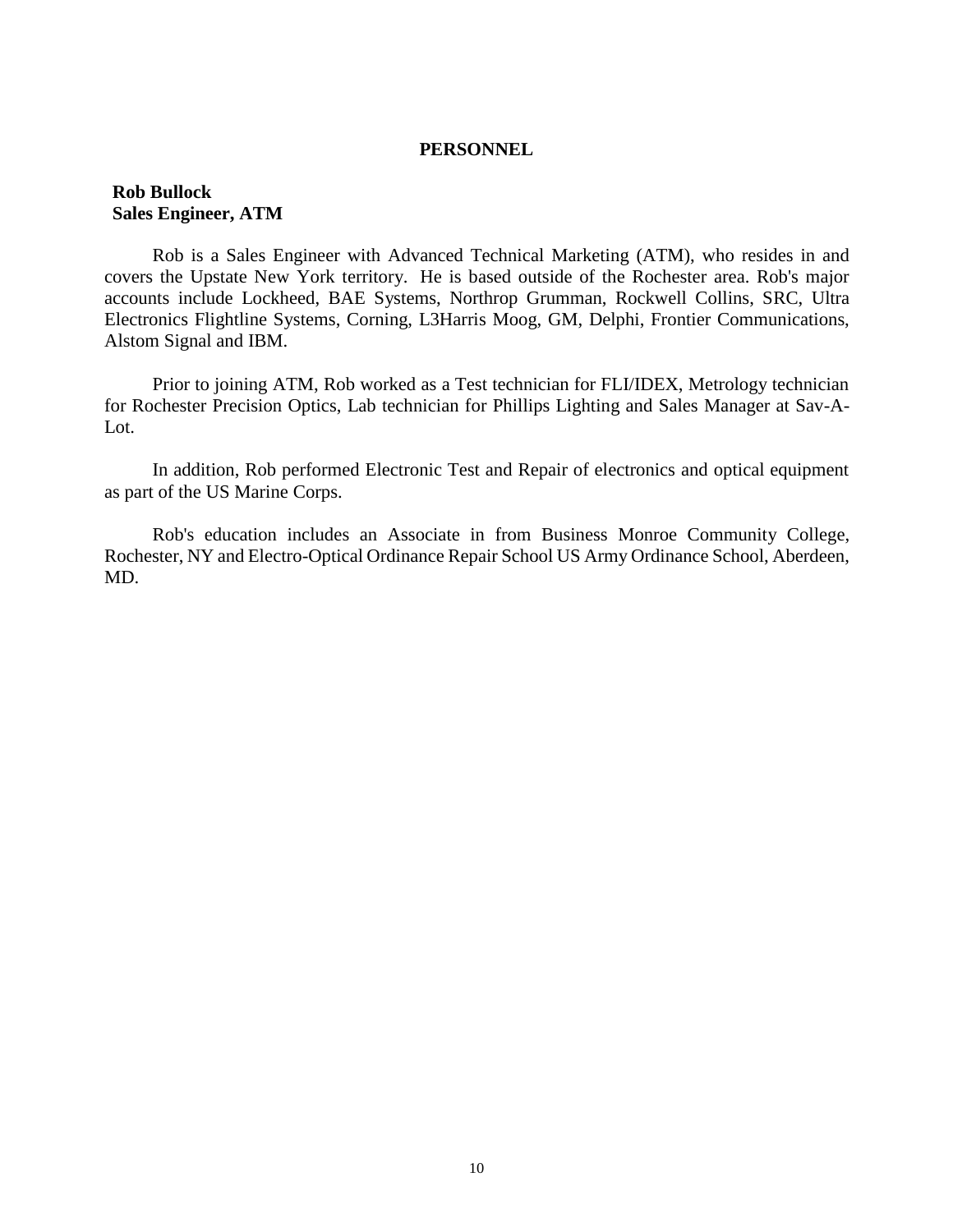# **Armen Lester Sales Engineer, ATM**

Armen Lester represents ATM in the Pennsylvania territory.

Some of Armen's major accounts include BAE Systems, Lockheed Martin, Tobyhanna Army Depot, Sechan, Tyco Electronics and Teletronics.

Armen's prior experience includes Geospatial Intelligence Analyst, USAF, Field Service Technician, NewQuest Technologies and Lead Field Service Technician, Cablevision.

Armen has completed college studies in the USAF and Montclair State University.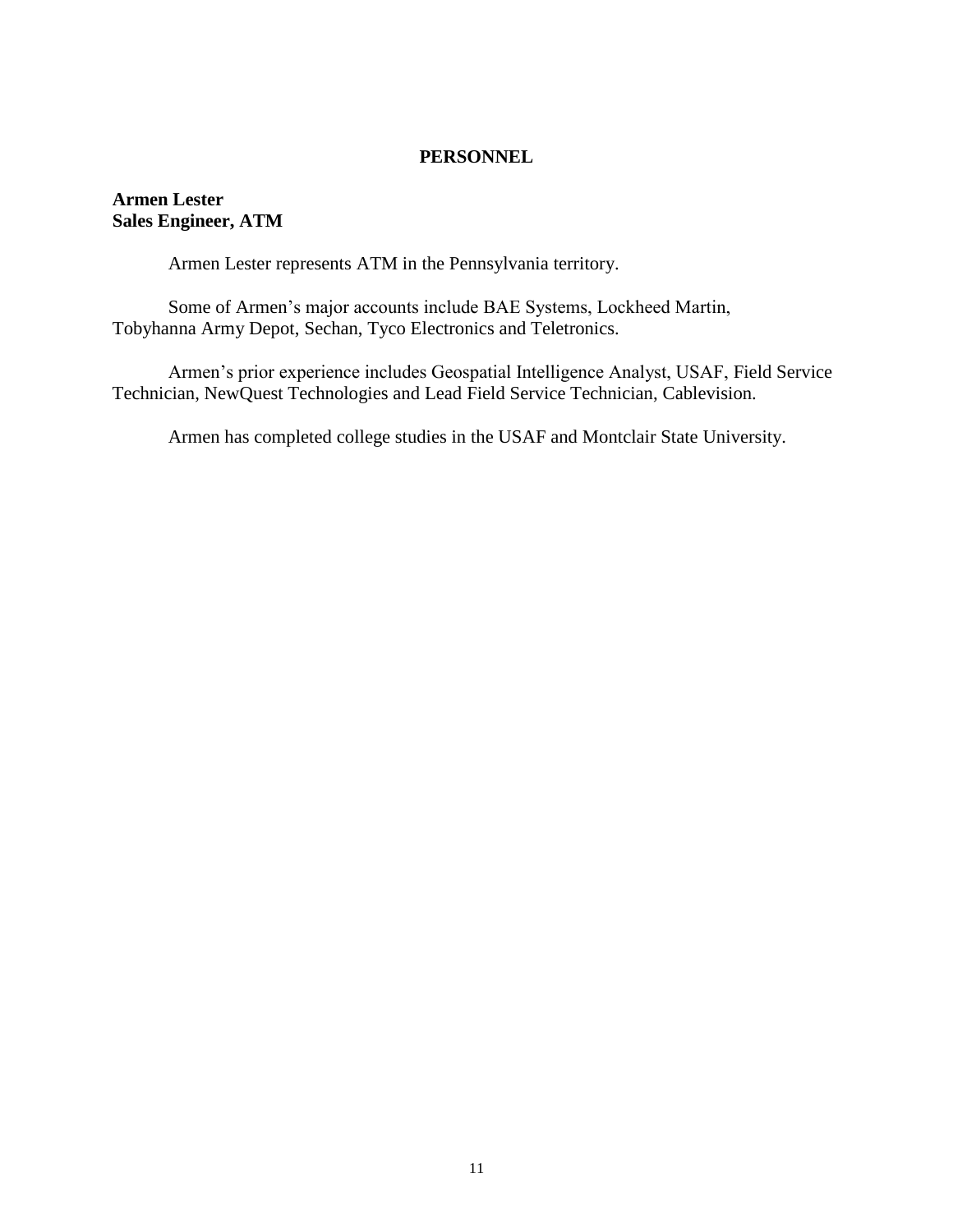## **Bob D'Amico Sales Engineer, ATM**

Bob represents ATM in the District of Columbia, Maryland and Virginia territory.

Bob is client focused with over 18 years of providing product knowledge and solutions to customers.

Bob previously worked as Regional Sales Manager, Vitrek Corporation, Regional Sales Manager, Hioki USA Corporation, Distribution Account Manager, Dialogic (Intel) and Regional Sales Manager, MMG North America.

Bob holds a BSEE Electrical Engineering from Polytechnical Institute of New York University.